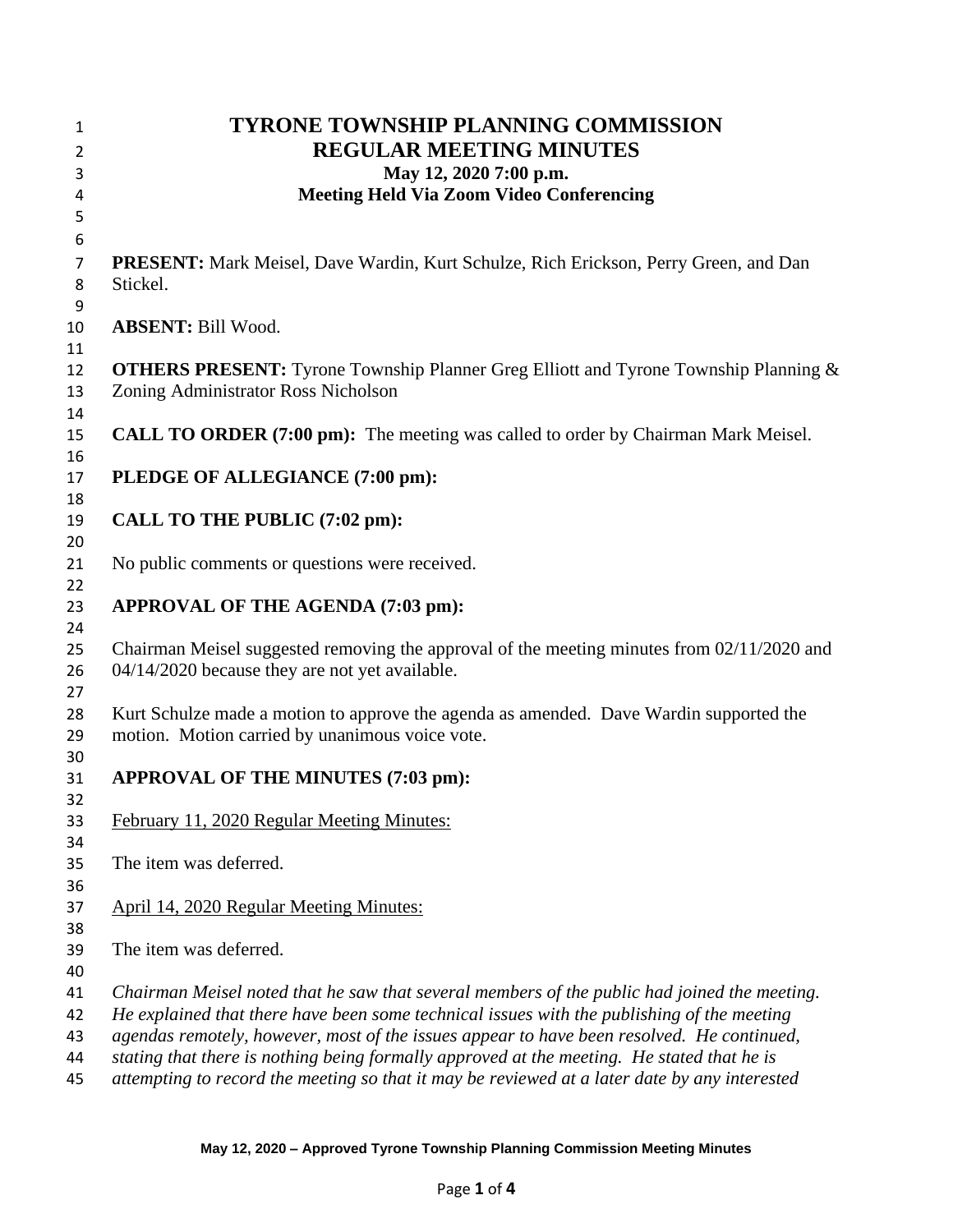*parties upon request (in case there were any issues with agenda publication). He stated that if the meeting ends prematurely, an email link to a new meeting will be sent out to everyone.* 

- 
- 

### **OLD BUSINESS #1 (7:05 pm): Open Space Regulations Review and Consolidation:**

 Chairman Meisel introduced the topic and provided a summary of where the Planning Commission had left off in review of the existing open space regulations in the Zoning Ordinance. He brought up a document including open space regulations from Article 21 of the Zoning Ordinance on the computer. He stated that the there had been previous discussion on yard setback exceptions which was intended to clarify that required open space is not intended to be designated on all lots/units in a subdivision/site condominium, but the exception is specific to one or several lots/units within a development. He stated that further clarification is needed for situations where open space is required as part of Cluster Development Option (CDO) applications. He stated that additional clarification on Planned Unit Development (PUD) open space requirements are also necessary.

 Chairman Meisel worked through the Zoning Ordinance open space requirements with the Planning Commission. Discussion amongst the Planning Commission followed. Kurt Schulze asked where they were at with maintenance of open space areas in terms of dead and/or diseased vegetation. He stated that he believes in situations where vegetation is diseased, there should be provisions for removal to control potential spread. He also stated that there may be situations where dead vegetation and trees may become hazardous to health and safety. Greg Elliott stated that the Michigan Department of Environment, Great Lakes, and Energy (EGLE) would likely be in favor of removing diseased vegetation but opposed to the removal of dead (non-diseased) vegetation since it is part of the natural ecosystem. Chairman Meisel stated that the original language provided for removal of vegetation under certain circumstances. He continued, stating that the proposed revision would provide for the removal or prohibit removal depending on the circumstances. He stated that if someone wished to remove vegetation from a regulated wetland within an open space, consent from EGLE would likely be required. Kurt Schulze asked for clarification on removal of vegetation from open space areas where regulated wetlands are not present. Chairman Meisel indicated that the proposed language would allow for those situations to be addressed in open space maintenance agreements. The open space maintenance agreements would be created between applicants, the Planning Commission, and other agencies having jurisdiction, when applicable. Perry Green asked if the open space maintenance agreement requirements being discussed would apply only to properties within developments where open space is required or if it would also apply to individual parcels not located within developments. Chairman Meisel indicated that they would apply primarily to developments since open space is no longer required for individual residential parcels not located within a development. He stated that it is possible that open space could be included on other properties, but it is not likely. Discussion continued. The Planning Commission discussed proposed revisions to the existing Zoning Ordinance

- requirements pertaining to maintenance and removal of vegetation in open space areas. The
- Planning Commission discussed adding clarification to Zoning Ordinance text regarding
- amendments to open space areas within developments where open space is required, such as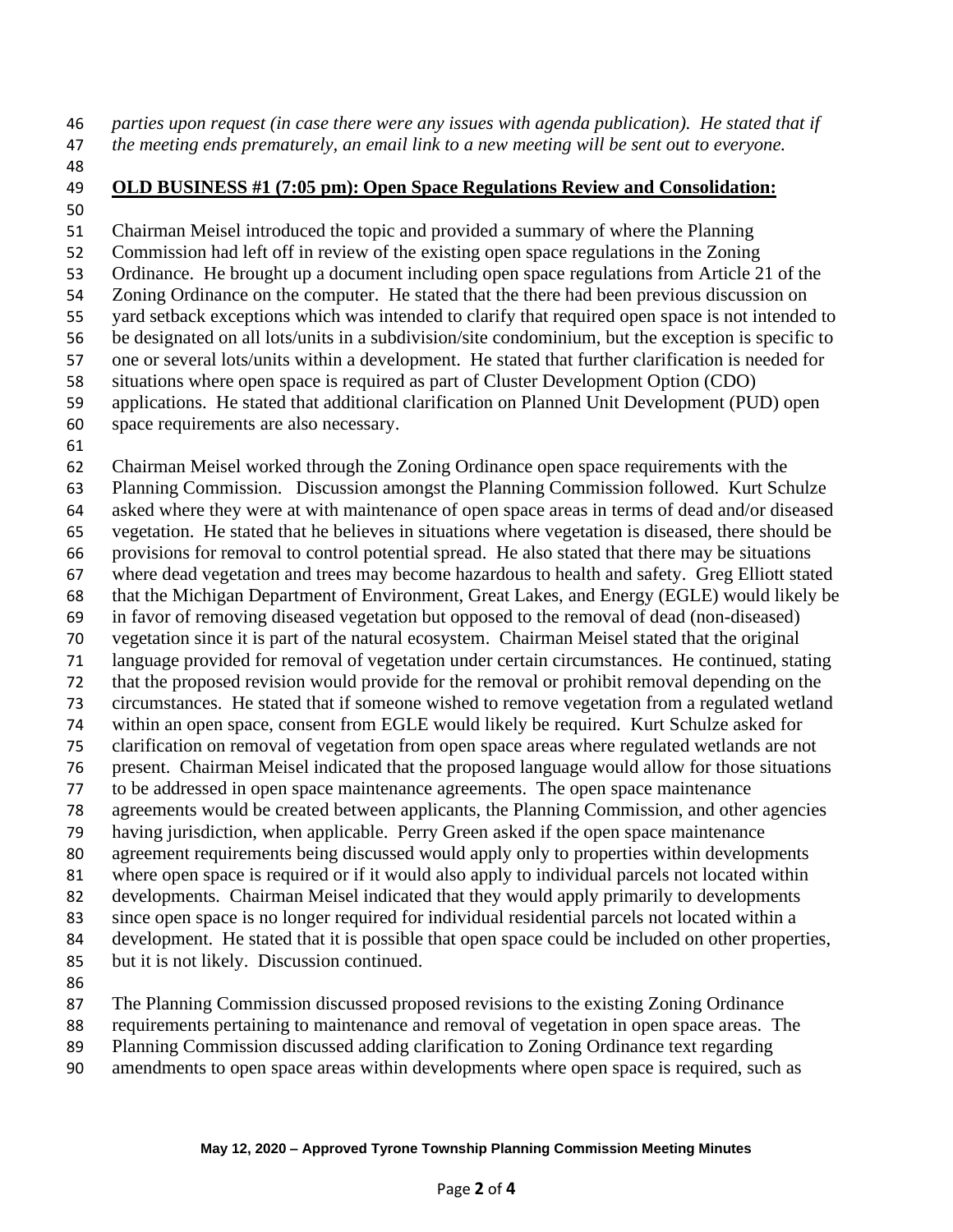CDO and the Opens Space Preservation (OSP) option. The Planning Commission briefly

discussed enforcement mechanisms for open space violations.

Chairman Meisel brought up additional open space requirements from the Zoning Ordinance on

the computer and read through them with the Planning Commission to identify any other areas

- which could benefit from revisions for clarification. The Planning Commission discussed.
- Discussion on CDO open space design requirements followed. The draft text document was
- revised to add clarification to existing open space requirements as well as the intent of the open
- space design requirements.
- 

 Chairman Meisel read through the text documents and summarized the latest proposed revisions to the Zoning Ordinance open space requirements. The Planning Commission discussed CDO open space requirements further.

 Chairman Meisel read through the proposed text that had been discussed so far. Discussion amongst the Planning Commission followed. The Planning Commission briefly discussed Conditional Rezoning application requirements. The Planning Commission discussed site plan review standards from Article 23 of the Zoning Ordinance.

 Chairman Meisel asked if there were any questions or comments. None were received. He suggested revisiting the topic at a future meeting.

*The item was closed at 9:17 pm.*

#### 

## **OLD BUSINESS #3 (9:17 pm): Pool Covers:**

Chairman Meisel brought up documents on the computer pertaining to requirements for Pool

Covers. He referenced communications with the Livingston County Building Department

(LCBD) regarding pool enclosure regulations. He summarized the communication, which

explained that the state of Michigan building code now permits the use of ASTM-compliant pool

 covers in place of perimeter fencing for pools. He continued, stating that ASTM-compliant pool covers have specified life expectancy ratings. He asked the LCBD how their pool permitting

process works in the communication as well as whether or not there is any follow-up inspection

requirements for pool covers after they reach the end of their rated life expectancy. He explained

that the LCBD does not require any follow-up inspections after the initial approval but they

stated the local municipality could require and administrate them.

Chairman Meisel suggested that the Planning Commission should discuss whether or not the

Township should be responsible for requiring follow-up inspections for pools that utilize ASTM-

compliant pool covers in lieu of perimeter fencing. He brought up some suggestions for

proposed amendments to the Zoning ordinance requirements for pools. The Planning

Commission briefly discussed pool cover weight load ratings, life expectancies, and potential

liability. Chairman Meisel suggested that the Planning Commission review the proposed text to

- be discussed further at a later date.
- 

*The item was closed at 9:40 pm*